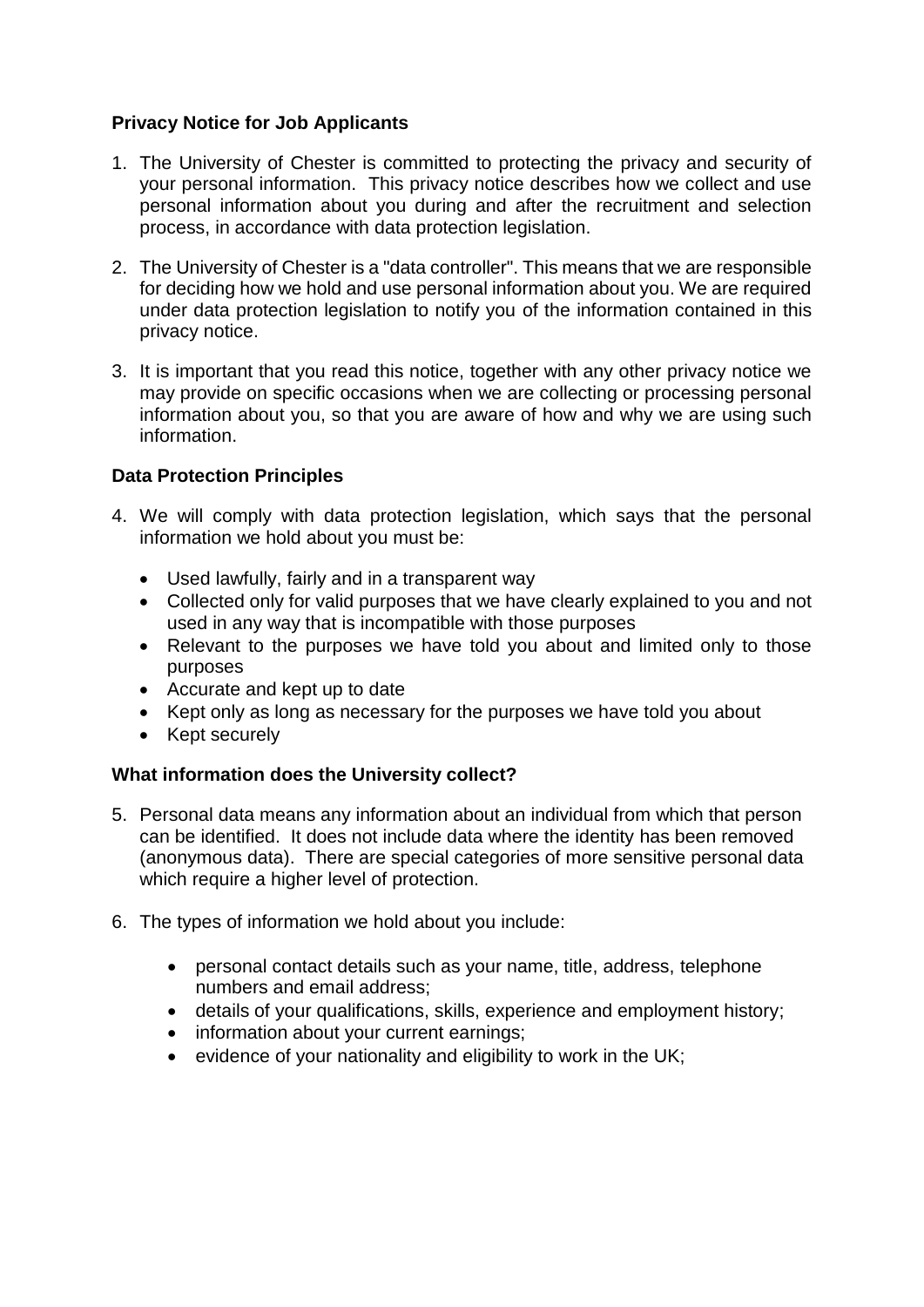- 7. We may also hold the following categories of more sensitive personal information:
	- whether or not you have a disability for which the University needs to make reasonable adjustments during the recruitment process;
	- equality monitoring information such as information about your marital status, ethnic origin, sexual orientation, religion or belief;
	- information about your criminal record.
- 8. Most of the information we hold about you will have been provided by you, for example through your application forms, curriculum vitae, identity documents or collected through interviews and other elements of the selection process. The University will also collect data about you from third parties, such as references supplied by previous employers, provided that you have given your consent for us to do so.
- 9. Data will be stored in a range of different places, including your application record, the University HR information system and in other IT systems, such as the University's email system.

### **Why does the University process personal data?**

- 10.We will only use your personal information when the law allows us to. The University needs to process data to enter into an employment contract with you. It also needs to process your data in order to comply with legal obligations, for example, checking an applicant's eligibility to work in the UK.
- 11.The University also needs to process personal data to pursue its legitimate business interests. Processing personal data allows the University to operate the recruitment and selection process, assess and confirm a candidate's suitability for employment and to decide to whom to offer a job. The University may also need to process data from job applicants to defend against legal claims.
- 12.Where the University relies on legitimate interests as a reason for processing data, it has considered whether or not those interests are overridden by the rights and freedoms of job applicants and has concluded that they are not.
- 13.Where we process special categories of personal information, such as those relating to your ethnicity, religious beliefs, sexual orientation, disability or gender identity, this is done for the purposes of equal opportunities monitoring.
- 14.Some special categories of personal data, such as information about health or medical conditions, is processed in order to make reasonable adjustments to the recruitment process for candidates who have a disability. This is to ensure the University complies with its legal obligations.
- 15.We will only collect information about criminal convictions if it is appropriate given the nature of the role and where we are legally able to do so. Where appropriate, we will collect information about criminal convictions through a Disclosure and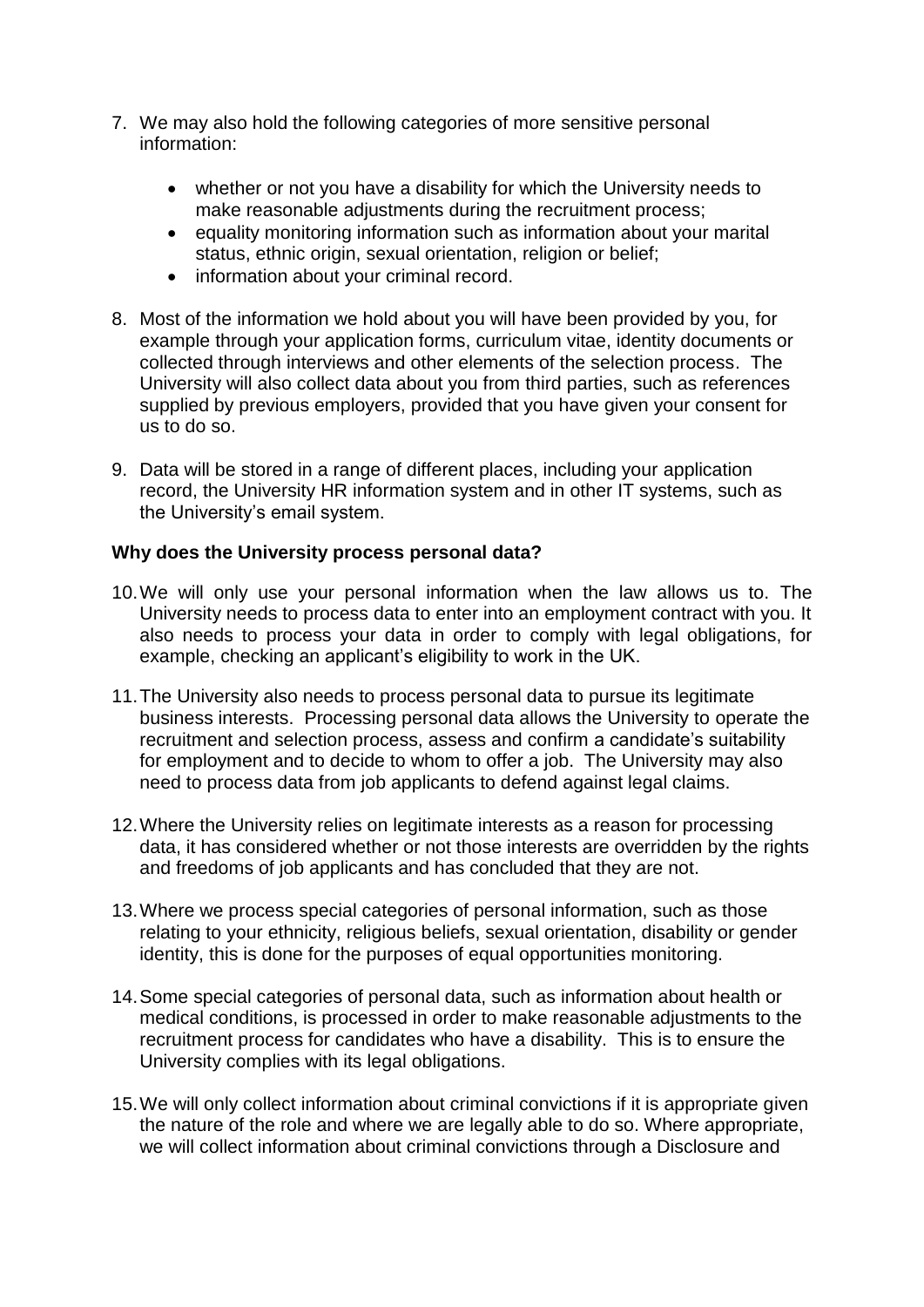Barring Service check or we may be notified of such information directly by you in the course of your job application.

- 16.Some of the above grounds for processing will overlap and there may be several grounds which justify our use of your personal information.
- 17.We will only use your personal information for the purposes for which we collected it, unless we reasonably consider that we need to use it for another reason and that reason is compatible with the original purpose. If we need to use your personal information for an unrelated purpose, we will notify you and we will explain the legal basis which allows us to do so.
- 18.Please note that we may process your personal information without your knowledge or consent, in compliance with the above rules, where this is required or permitted by law.
- 19. During the initial stage of the online recruitment process the University may utilise automated decision-making. Applicants may be asked specific questions to establish whether they meet one or more of the essential criteria for a role. Where this process is used and the relevant criteria are not met, you will be informed that you do not meet the essential criteria for the role and that you cannot submit an application. Where automated decision-making prevents you continuing your application you may request a review of the decision by contacting [hrms.enquiries@chester.ac.uk](mailto:hrms.enquiries@chester.ac.uk) before the published vacancy closing date.

#### **Who has access to data?**

- 20.Your information may be shared internally for the purposes of the recruitment and selection process, including with members of HR team, staff involved in the selection process, managers in the relevant Department or Faculty, and IT staff if access to the data is necessary for performing their roles.
- 21.The University will not share your data with third parties, except where we request references for shortlisted candidates. Referees will only be contacted where you have provided your consent.
- 22.If the University makes you an offer of employment and the nature of the role is such that a criminal records check is required, the University will then share your data with the Disclosure and Barring Service.
- 23.We do not send your personal data outside the European Economic Area.

#### **How does the University protect data?**

24.The University takes the security of your data very seriously, and has internal policies and controls in place to try and ensure that your data is not lost, accidentally destroyed, misused or disclosed, and is not accessed except by its employees in the performance of their duties. They will only process your personal information on our instructions and they are subject to a duty of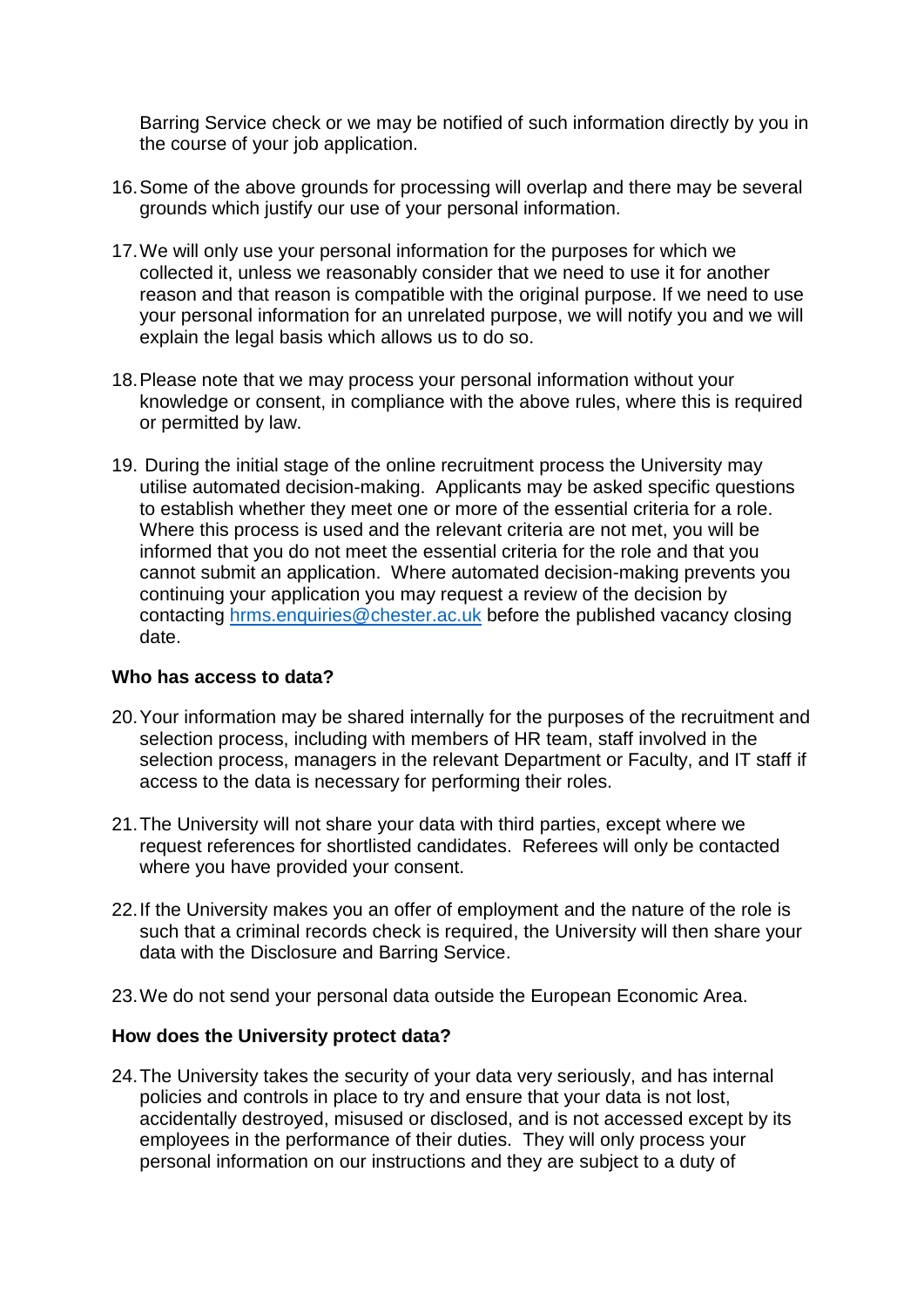confidentiality. For more information, please see the University's Data Protection Policy.

25.We have put in place procedures to deal with any suspected data security breach and will notify you and any applicable regulator of a suspected breach where we are legally required to do so.

#### **For how long does the University keep data?**

- 26.We will only retain your personal information for as long as necessary to fulfil the purposes we collected it for, including for the purposes of satisfying any legal, accounting, or reporting requirements.
- 27.If your application for employment is unsuccessful, the University will hold your data relating to that specific application on file for 12 months after the closing date of the vacancy. At the end of that period, the data is destroyed.
- 28.As part of the online application process, you will have an account which will be accessed by entering your email address and a password. These login details will be retained for a period of 12 months from when you last accessed the account. At the end of that period, your account will be deleted. Should you wish to submit any further job applications after this time then you will need to set up a new account.
- 29.In some circumstances we may anonymise your personal information so that it can no longer be associated with you, in which case we may use such information without further notice to you.
- 30.If your application for employment is successful, personal data gathered through the recruitment process will be transferred to your personnel file and retained during your employment. The periods for which your data will be held will be explained to you in a new privacy notice.

#### **What if you choose not to provide personal data?**

- 31.You are under no obligation to provide data to the University during the recruitment process. However, if you do not provide the information, the University may not be able to process your application properly or at all.
- 32.You are under no obligation to provide information for equal opportunities monitoring purposes and there are no consequences for your application if you choose not to provide such information.

#### **Your rights**

- 33.As a data subject, under data protection legislation, you have various rights in relation to your personal data. You can:
	- request access your own data by making an access request this enables you to receive a copy of the personal information we hold about you and check that we are lawfully processing it;